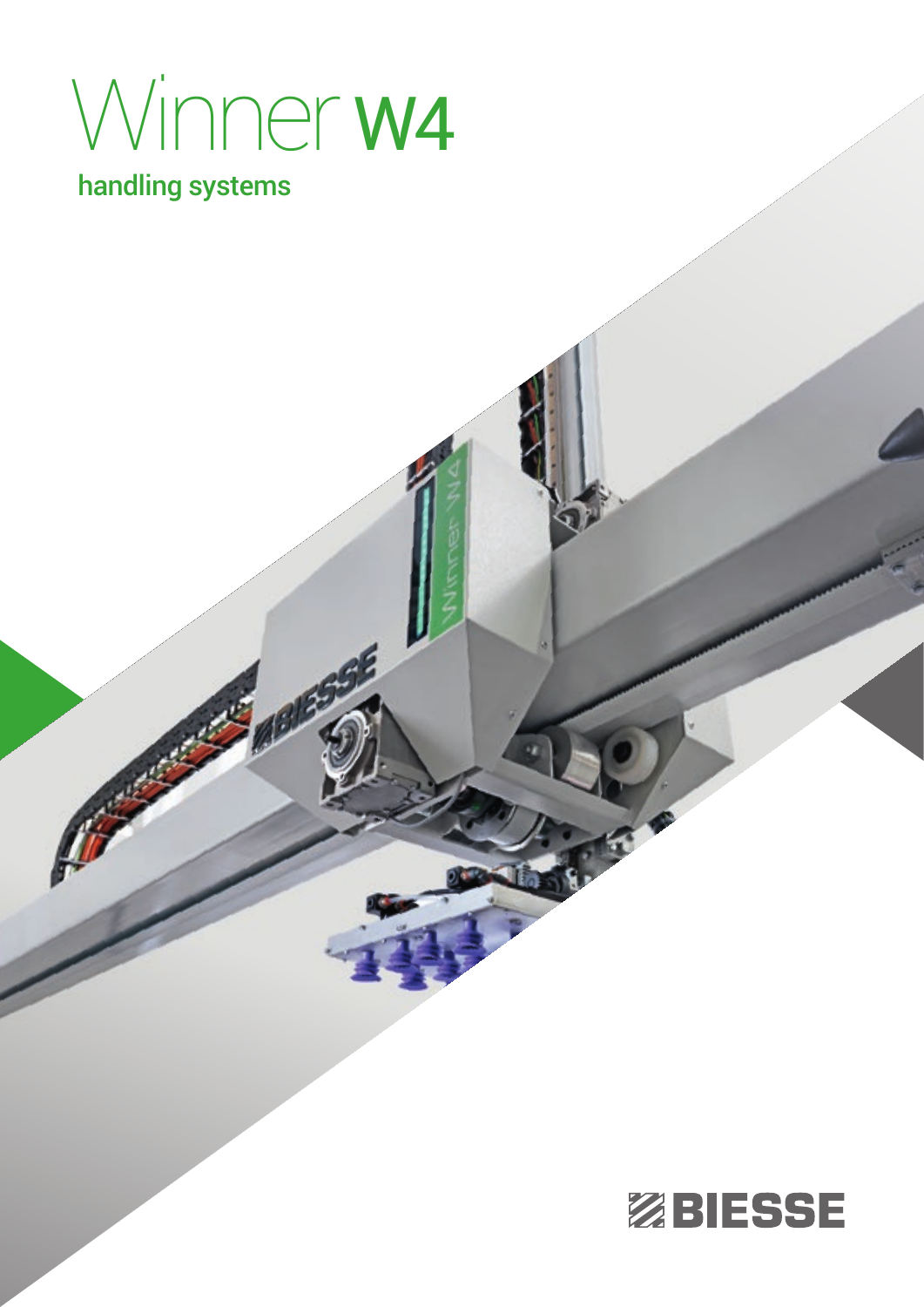### Seamless integration of flexible edgebanding

 $\overline{\mathcal{C}_1 \mathcal{C}_2}$ 



2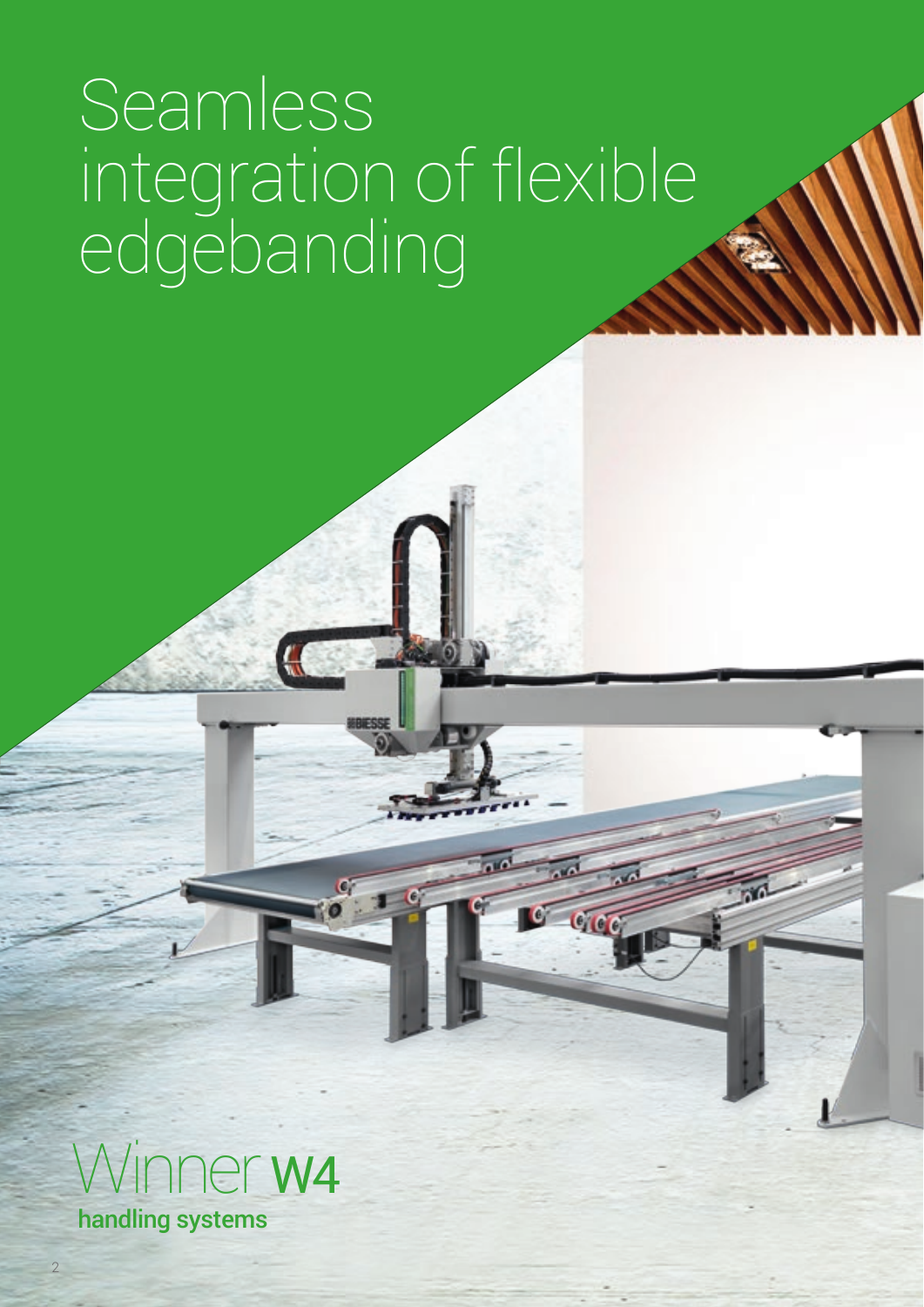

a change in manufacturing processes that enables companies to accept the largest possible number of orders. All whilst still maintaining high quality standards, increased productivity and fast, reliable delivery times.

**ZBIESSE** 

### Biesse meets these requirements

with **technological solutions** that enhance and supporttechnical expertise as well as process and material knowledge. Winner W4 is a loading system that's fully integrated with single-sided edgebanding machines for the automatic management of panels waiting to be edgebanded.

 $\overrightarrow{A}$  A 25% increase in the productivity of the edgebanding machine.

 $\mathbb Z$  Easier material handling.

 $\overline{\mathbb{C}}$  Less risk of damaging the surface of delicate panels.

 $\leq$  Simple, user-friendly graphic interface.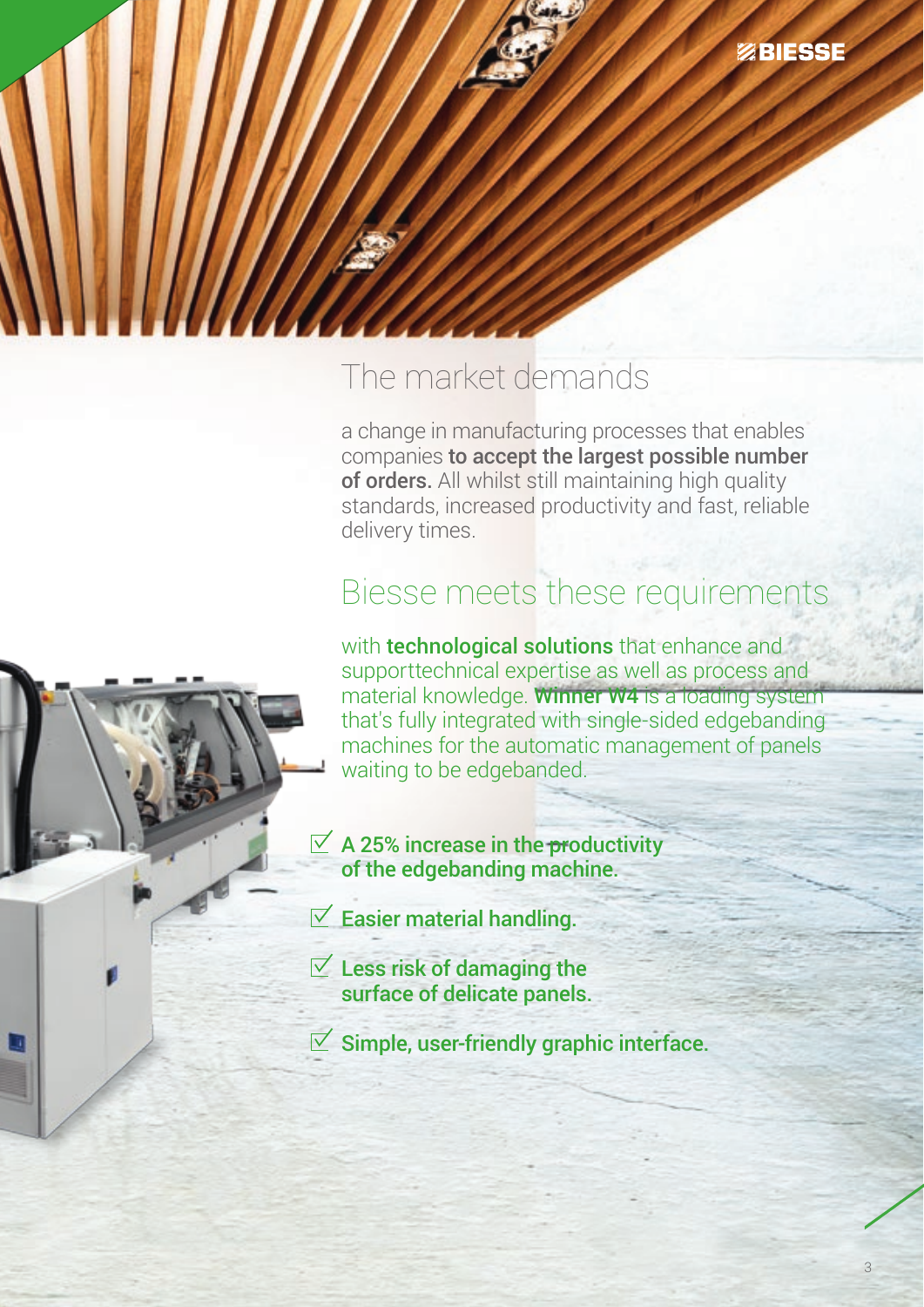## Efficiency and simplicity

The need for just one operator means a 25% increase in the productivity of the edgebanding machine.

> Winner W4 for the range of Biesse single-sided edgebanding machines.



Adapts perfectly to all the machines it supports, without any need for additional components.

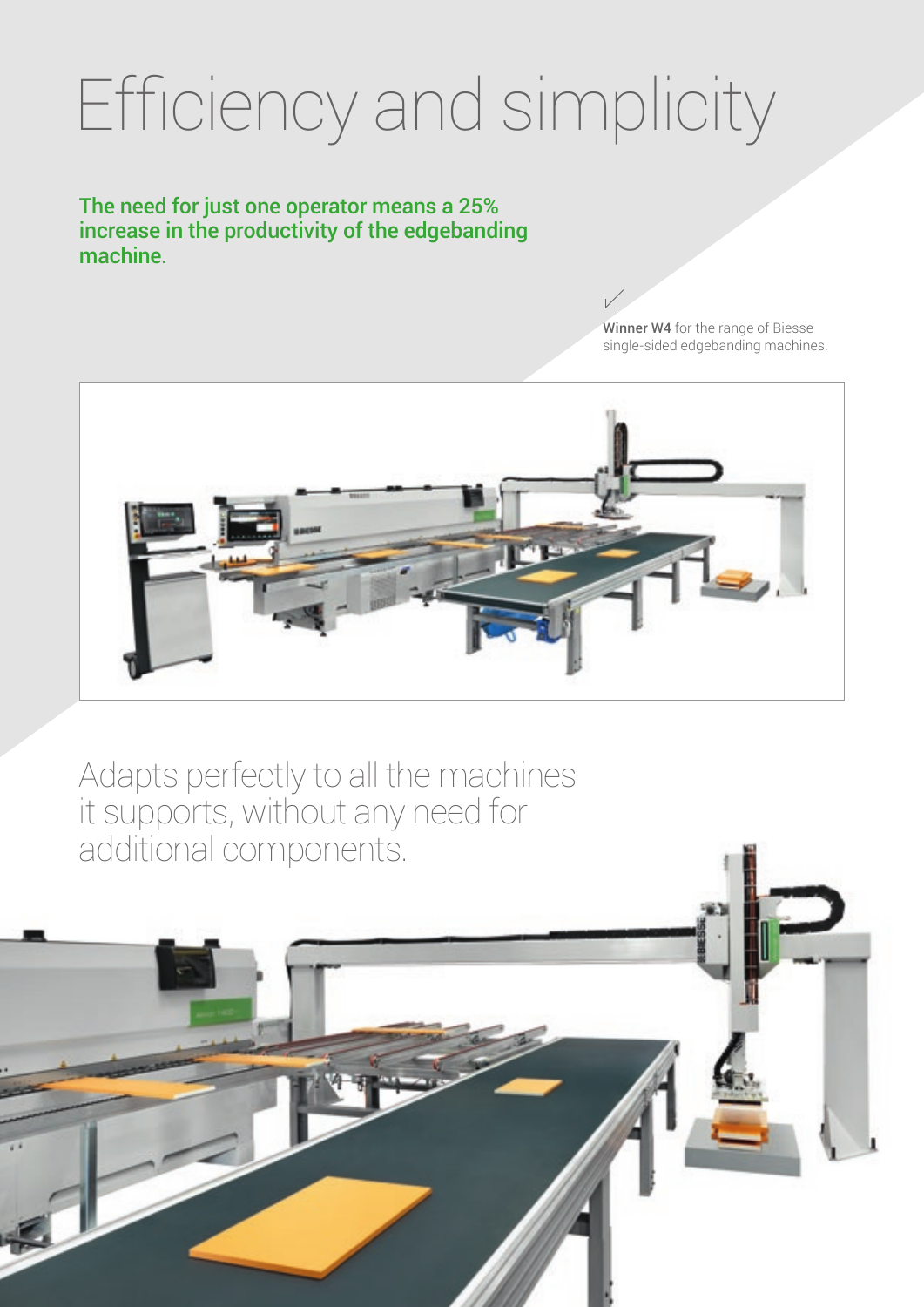### Winner W4

#### Productivity of up to 600 pieces per shift.

 $\swarrow$ 

Pick-up system for recirculating and unloading panels with 180° rotation. Automatic positioning via the dimension detection system.





 $\sqrt{}$ 

 $\vee$ 

The sensors for the detection of the panel render the machine completely independent.

The graphic interface is extremely user-friendly and simple, thanks to the smart-touch screen.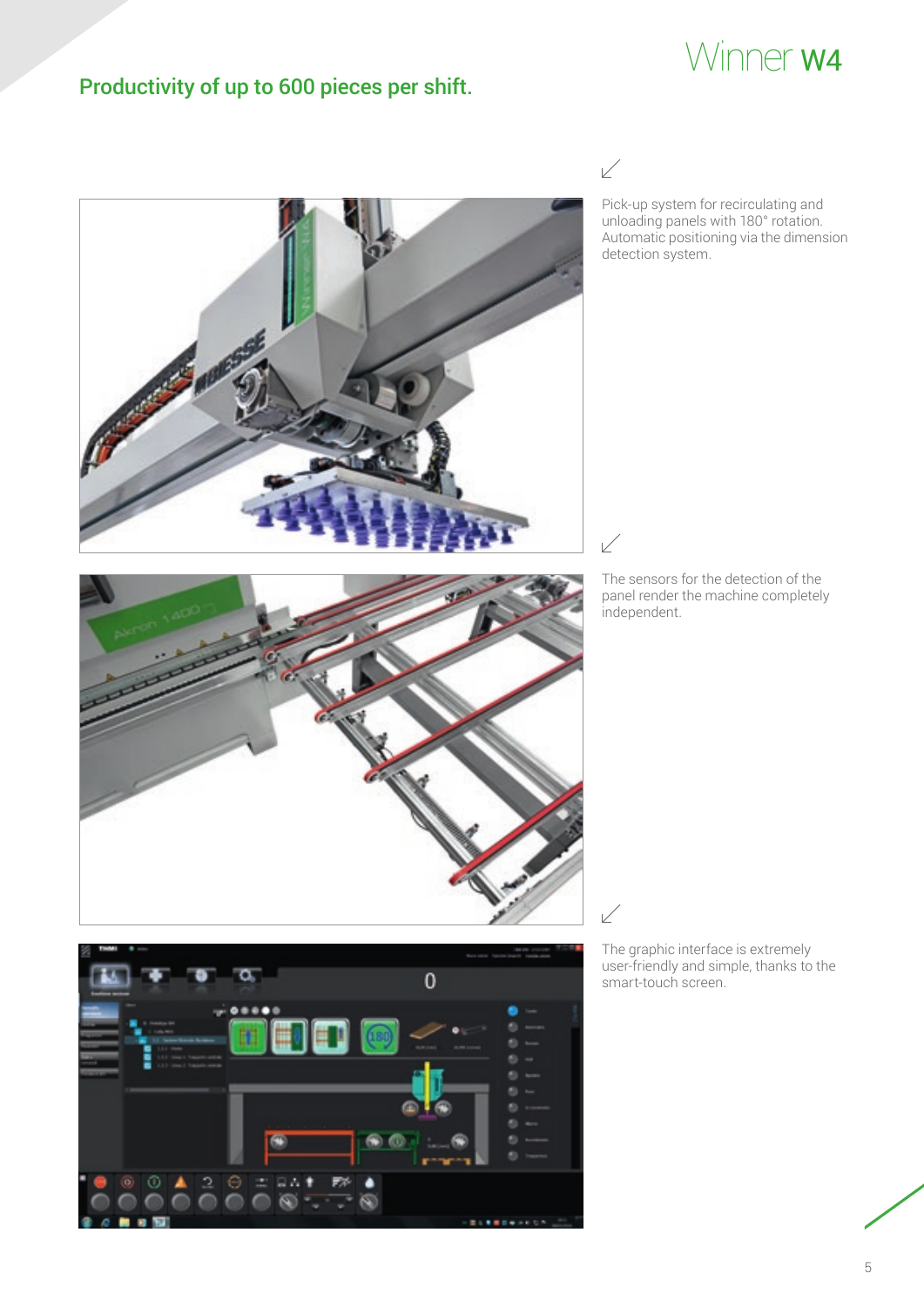## Technical specifications



#### **Overall** dimensions



The technical specifications and drawings are non-binding. Some photos may show machines equipped with optional features. Biesse Spa reserves the right to carry out modifications without prior notice.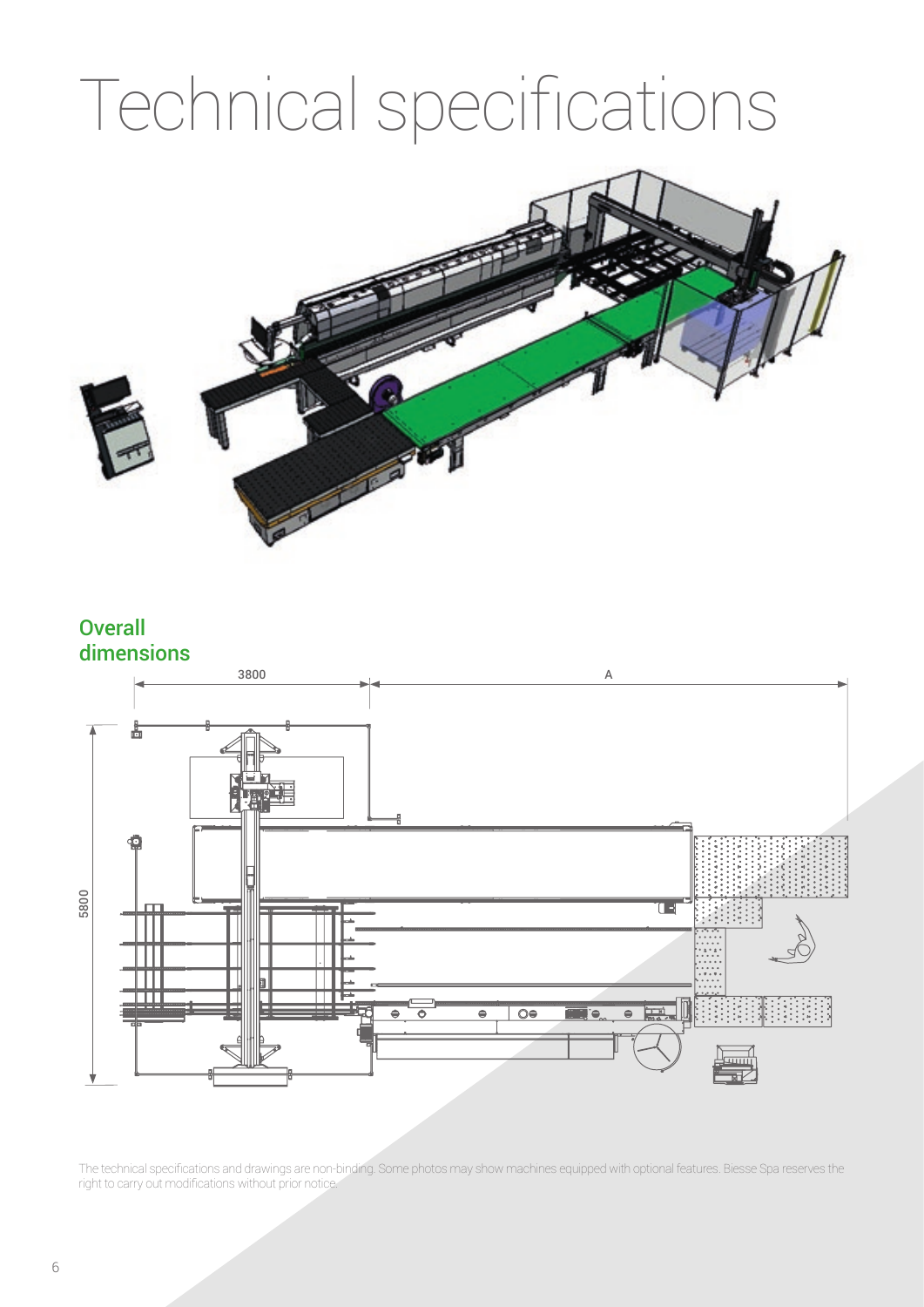## Biesse Group

 $\overline{\ln}$  $\overline{\text{How}}$ Where / With >

1 industrial group, 4 divisions and 8 production sites.

€ 14 million p/a in R&D and 200 patents registered.

34 branches and 300 agents/selected dealers.

customers in 120 countries (manufacturers of furniture, design items and door/window frames, producers of elements for the building, nautical and aerospace industries).



3,200 employees throughout the world.

Biesse Group is a multinational leader in the technology for processing wood, glass, stone, plastic and metal.

Founded in Pesaro in 1969, by Giancarlo Selci, the company has been listed on the Stock Exchange (STAR segment) since June 2001.

#### ZBIESSEGROUP